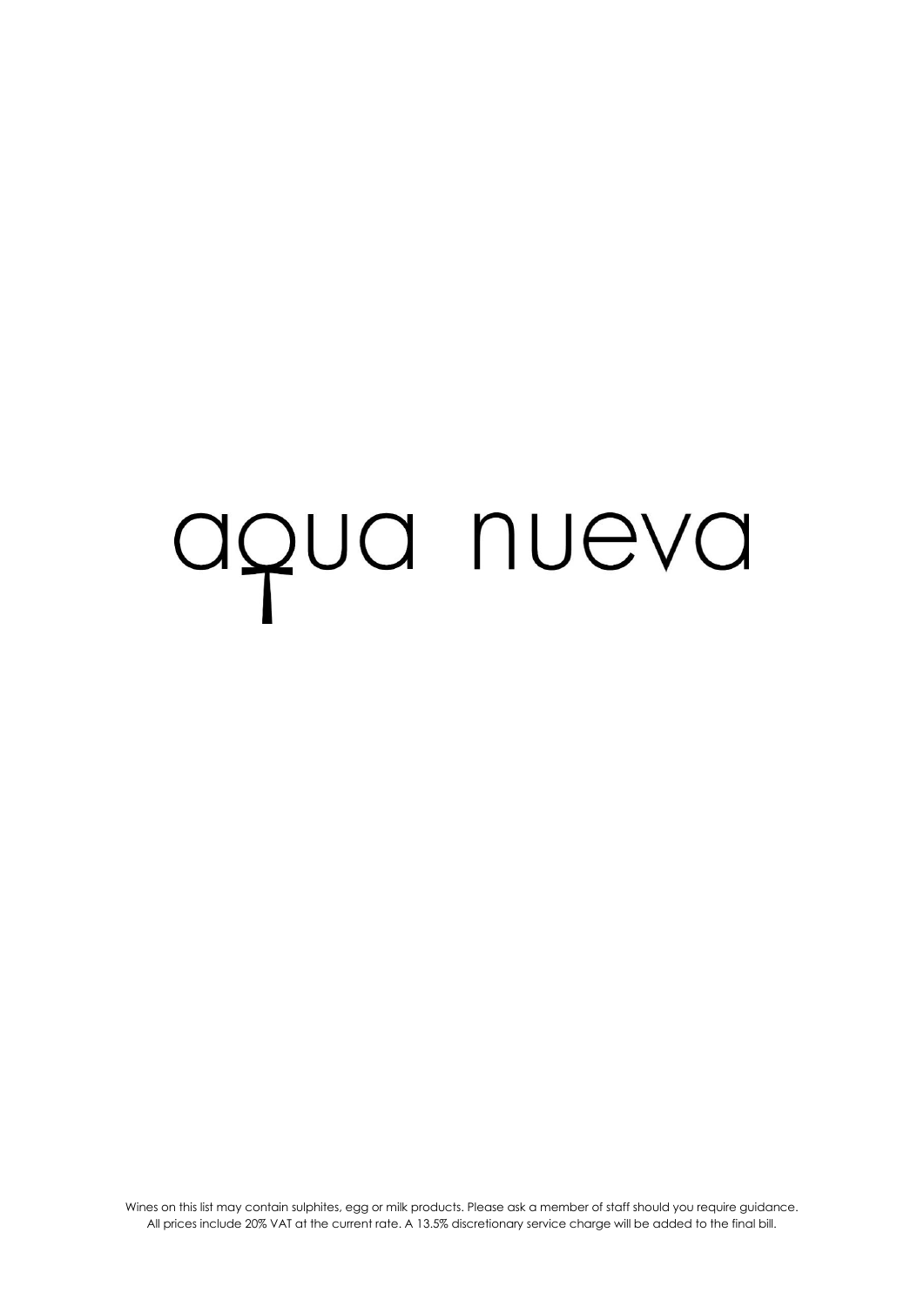|           | <b>SELECTION BY THE GLASS</b>                                    |       |               |        |
|-----------|------------------------------------------------------------------|-------|---------------|--------|
|           | <b>CAVA</b>                                                      | 125ml |               |        |
| 2018      | Cava Sumarroca, Brut Reserva, Organic, Penedés, Spain            | £12   |               |        |
|           | <b>CHAMPAGNE</b>                                                 |       |               |        |
| <b>NV</b> | Veuve Clicquot 'Yellow Label' Brut, Reims                        | £16   |               |        |
| <b>NV</b> | Charles Heidsieck, Blanc De Blancs                               | £34   |               |        |
| NV        | Piper Heidsieck Brut Rose, Sauvage                               | £25   |               |        |
| <b>NV</b> | Ruinart Rosé, Reims                                              | £39   |               |        |
|           |                                                                  |       |               | Carafe |
|           | <b>WHITE WINE</b>                                                | 125ml | 175ml         | 500 ml |
| 2020      | Care, Garnatxa Blanca, Cariñena, Aragón, Spain                   | £9    | £12           | £29    |
| 2020      | José Pariente, Verdejo, Rueda, Castilla y León, Spain            | £10   | £13.5         | £36    |
| 2020      | Pazo Señorans, Albariño, Rias Baixas, Galicia, Spain             | £13   | £18           | £51    |
| 2020      | Cloudy Bay, Sauvignon Blanc, Marlborough, New Zealand            | £16   | £21           | £59    |
|           | <b>ROSÉ WINE</b>                                                 |       |               |        |
| 2020      | Muga Rosado, Garnacha-Viura-Tempranillo, La Rioja                | £9    | £12           | £35    |
|           | <b>RED WINE</b>                                                  |       |               |        |
| 2019      | El Circo, Garnacha, Cariñena, Aragón, Spain                      | £9    | £12           | £29    |
| 2019      | Tarima, Monastrell, Alicante, Spain                              | £10   | £13           | £33    |
| 2018      | Malbec, Las Terrazas, Mendoza, Argentina                         | £14   | £19           | £53    |
| 2016      | Bodegas Numanthia, Tinta de toro, Toro, Spain                    | £28   | £37           | £98    |
| 2018      | Altun, Tempranillo, La Rioja                                     | £11   | £15           | £41    |
|           |                                                                  |       |               |        |
|           | <b>SWEET WINE</b>                                                | 75 ml | <b>Bottle</b> |        |
| 2018      | Alta Alella, Dolç Mataró, Barcelona, Spain, 37.5cl               | £12   | £64           |        |
| 2019      | Apasionado, Sauvignon Blanc, J. Pariente, Rueda, Spain, 50cl     | £11   | £69           |        |
| 2018      | Ariyanas, Moscatel Alejandría, B Bentomiz, Málaga, Spain, 50cl   | £13   | £75           |        |
|           | <b>SHERRY</b>                                                    |       |               |        |
| 2015      | Fino, Bodegas Gutiérrez Colosia, Jerez, Spain, 37.5Cl            | £9    | £42           |        |
| <b>NV</b> | Pedro Ximénez, Bodegas Gituérrez Colosía, Jerez, Spain, 37.5cl   | £14   | £68           |        |
| <b>NV</b> | La Bota de Manzanilla nº32, Navazos, Sanlúcar, 75cl              | £13   | £130          |        |
| 1982      | Gonzalez-Byass, Finest Dry Palo Cortado, J. de la Frontera, 75cl | £37   | £375          |        |

[Type here]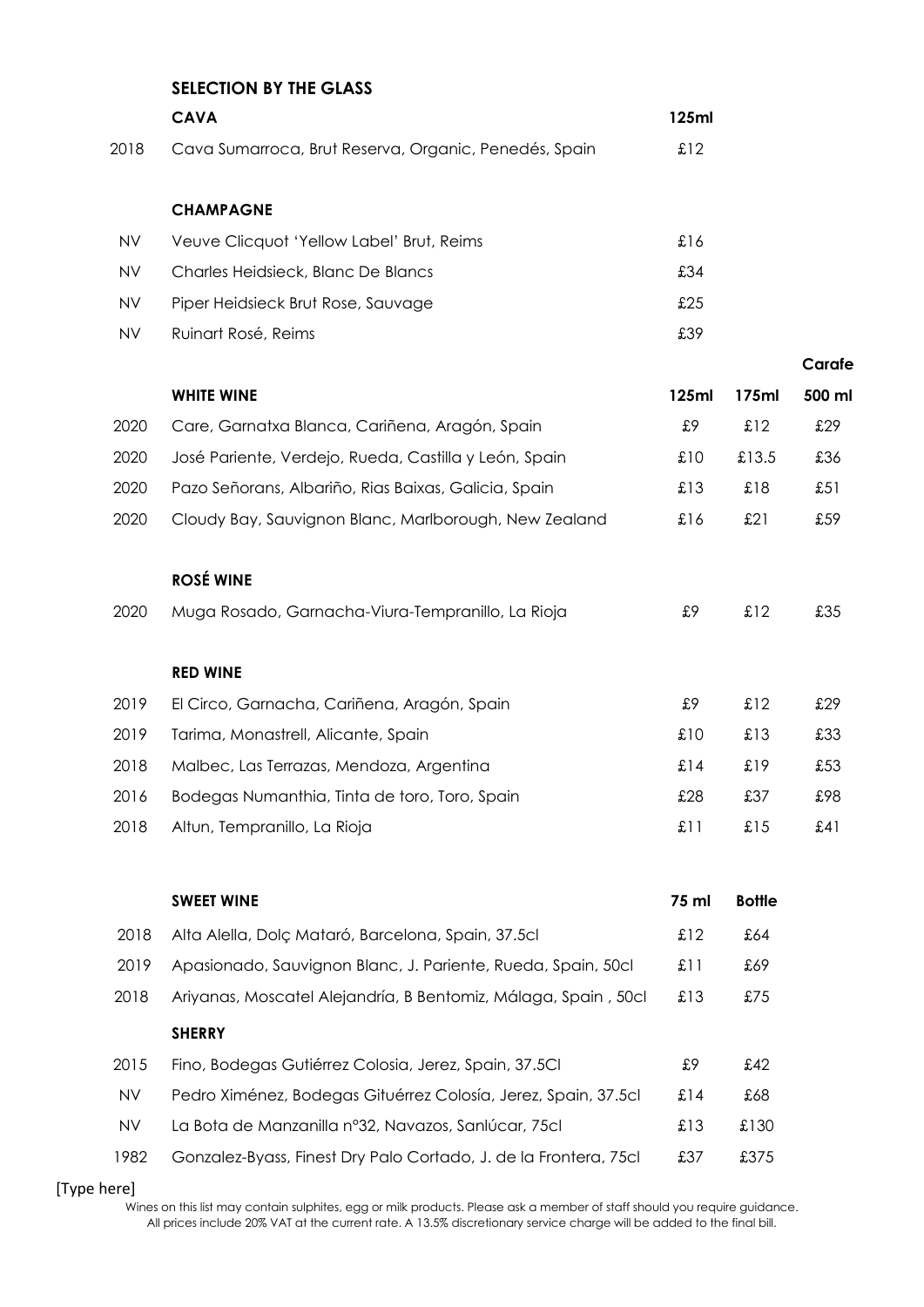# **CAVA - CORPINNAT**

| 2018 | Cava Sumarroca, Brut Reserva, Organic, Penedés, Spain       | £55  |
|------|-------------------------------------------------------------|------|
| 2012 | Gramona, III Lustros Brut Nature, Corpinnat, Penedés, Spain | £120 |

#### **CHAMPAGNE**

| <b>NV</b> | Veuve Clicquot 'Yellow Label' Brut, Reims | £95  |
|-----------|-------------------------------------------|------|
| NV        | Jacquart, Mosaïque Signature, Brut, Reims | £140 |
| <b>NV</b> | Bollinger Special Cuvee Brut, Ay          | £150 |
| <b>NV</b> | Perrier-Jouët Grand Brut, Épernay         | £145 |
| NV.       | Rich Veuve Clicquot, off-dry, Reims       | £159 |
| <b>NV</b> | Taittinger 'Prelude Grand Cru', Reims     | £180 |
| NV        | Charles Heidsieck, Blanc De Blancs        | £168 |
|           |                                           |      |
| 2013      | Moët & Chandon 'Grand Vintage', Épernay   | £200 |
| 2012      | Veuve Clicquot, Reims                     | £210 |
| 2013      | Perrier-Jouët Belle Epoque, Épernay       | £450 |
| 2012      | Bollinger La Grande Année, Aÿ             | £380 |
| 2006      | 'La Grande Dame', Veuve Clicquot, Reims   | £425 |
| 2010      | Dom Pérignon, Épernay                     | £525 |
| 2009      | Dom Ruinart 'Blanc de Blancs', Reims      | £460 |
| 2013      | Cristal, Louis Roederer, Reims            | £585 |
| 2000      | Dom Pérignon, 'P2', Épernay               | £900 |

#### **ROSÉ CHAMPAGNE**

| Piper Heidsieck Brut Rose, Sauvage           | £145 |
|----------------------------------------------|------|
| Ruinart Rosé, Reims                          | £220 |
| Rich Veuve Clicquot Rosé, off-dry, Reims     | £180 |
| Laurent-Perrier Rosé, Tours-sur-Marne        | £190 |
| Bollinger Rosé, AŸ                           | £190 |
| Möet & Chandon Rosé 'Grand Vintage', Épernay | £240 |
| Veuve Clicquot Rosé, Reims                   | £260 |
| Krug Rosé, Reims                             | £780 |
| Dom Pérignon Rosé, Epernay                   | £900 |
|                                              |      |

#### **OTHER FORMATS**

| <b>NV</b> | Veuve Clicquot 'Yellow Label' Brut, Reims, Magnum, 1.5L                                   | £220.          |
|-----------|-------------------------------------------------------------------------------------------|----------------|
| NV.       | Veuve Clicquot 'Yellow Label' Brut, Reims, Jeroboam, 3L                                   | £750           |
|           | 2005 Dom Pérignon, Épernay, Magnum, 1.5L<br>2002 Dom Pérignon Rosé, Epernay, Magnum, 1.5L | £1250<br>£1900 |

[Type here]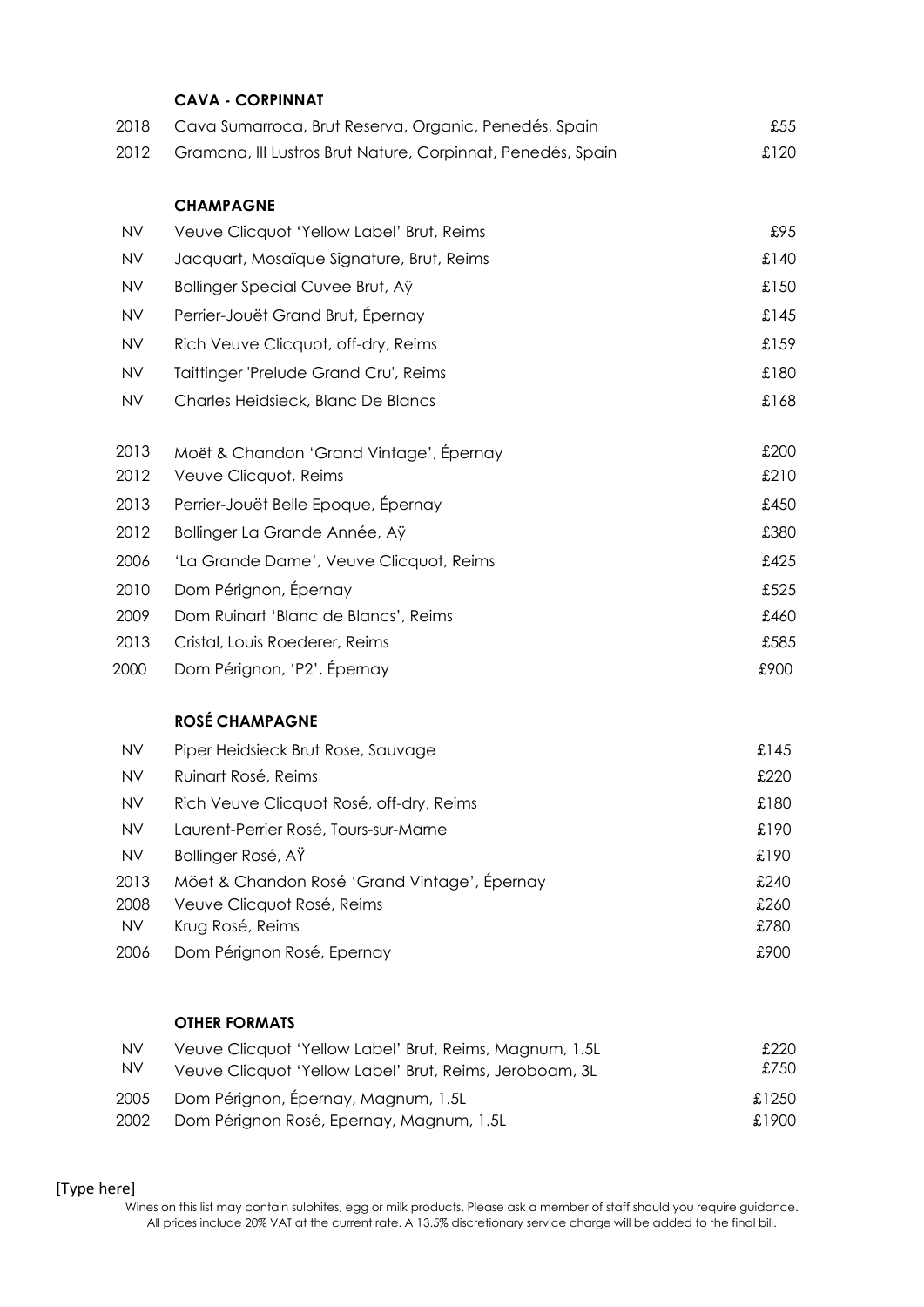# **SPAIN**

# **WHITE WINE**

| 2020 | Sense Cap Blanc, Celler de Capçanes, Montsant, Catalunya               | £43 |
|------|------------------------------------------------------------------------|-----|
| 2019 | Principia Mathematica, Xarel-lo, Alemany I Corrió, Penedès, Catalunya  | £72 |
| 2019 | Augustus, Chardonnay, Penedès, Catalunya                               | £80 |
| 2018 | Voché, Bodegas Manzanos, La Rioja                                      | £64 |
| 2020 | Muga, Viura-Garnacha blanca-Malvasia, La Rioja                         | £46 |
| 2019 | Prado Rey Blanco Barrica, Castilla y Leon                              | £55 |
| 2017 | Buil & Giné 'Joan Gine', Priorat, Catalunya                            | £97 |
| 2020 | Care, Garnatxa Blanca, Cariñena, Aragón, Spain                         | £39 |
| 2019 | Las Fincas 2 Garnachas, Chivite, Navarra                               | £64 |
| 2020 | Finca Le Gardeta, Chardonnay, Chivite, Navarra                         | £50 |
| 2020 | Palacio de Bornos, Sauvignon blanc, Rueda, Valladolid, Castilla y León | £48 |
| 2020 | José Pariente, Verdejo, Rueda, Castilla y León                         | £56 |
| 2018 | Le Domaine White, Abadia Retuerta, Sardon de Duero, Castilla y León    | £98 |
| 2016 | Navaherreros Blanco de Bernabeleva, Vinos de Madrid                    | £70 |
| 2017 | Ulterior, Albillo Real Parcel 7-9, Bodegas Verum, Castilla-La mancha   | £65 |
| 2020 | Alma de Blanco, Godello, Pazo das Tapias, Monterrei, Galicia           | £52 |
| 2019 | Canto del Cuco, Treixadura, Bodegas Lagar do Meréns, Ribeiro, Galicia  | £58 |
| 2020 | Pazo Señorians, Albariño, Rias Baixas, Galicia                         | £69 |
| 2019 | Cullerot, Celler del Roure, Amphorae wine, Valencia                    | £54 |
| 2018 | Tarima Hill blanco, Chardonnay-Merseguera, Alicante                    | £59 |
| 2018 | Sincronia Blanc, Mesquida Mora, Mallorca                               | £68 |

#### **ROSÉ WINE**

| 2019 | LaLomba Rosado, Garnacha-Viura, Ramón Bilbao, La Rioja | £68 |
|------|--------------------------------------------------------|-----|
| 2020 | Muga Rosado, Garnacha-Viura-Tempranillo, La Rioja      | £50 |

# [Type here]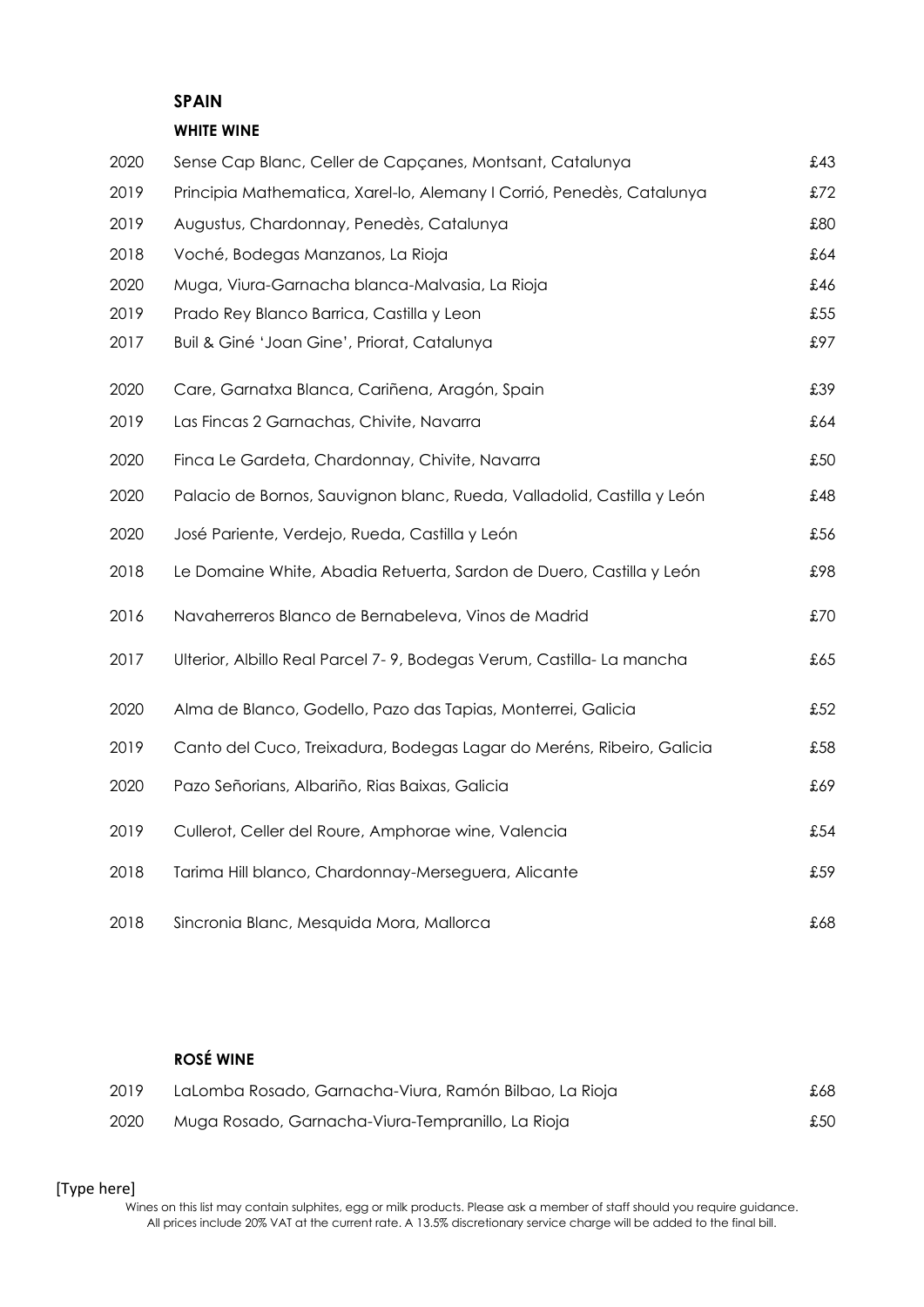#### **SPAIN**

#### **RED WINE**

| 2018 | Blanc Vi Natural Tinto, Viticultor Celler 9+ Tarragona, Catalunya                      | £55  |
|------|----------------------------------------------------------------------------------------|------|
| 2017 | Serras Del Priorat, Gratallops, Catalunya                                              | £82  |
| 2018 | Mas la Mola, Poboleda, Priorat, Catalunya                                              | £99  |
| 2018 | Clos Mogador, Gratallops, Priorat, Catalunya                                           | £170 |
| 2016 | Cartoixa, Scala Dei, Priorat, Catalunya                                                | £135 |
| 2012 | El Grillo, Bodegas El Grillo y La Luna, Somontano, Aragón                              | £130 |
| 2020 | El Circo, Garnacha, Cariñena, Aragón                                                   | £39  |
| 2018 | Manga Del Brujo, Garnacha-Shiraz-Tempranillo, El Escocés Volante,<br>Calatayud, Aragón | £57  |
| 2017 | Navaherreros, Garnacha de Bernabeleva, Madrid                                          | £78  |
| 2019 | Tarima, Monastrell, Alicante                                                           | £43  |
| 2018 | Enrique Mendoza, Pinot Noir, Alicante                                                  | £54  |
| 2020 | Safrà, Mandó, Celler del Roure, Valencia                                               | £70  |
| 2019 | Adega Ponte da Boga Mencia, Ribeira Sacra, Galicia                                     | £63  |
| 2018 | Altun, Tempranillo, La Rioja                                                           | £55  |
| 2017 | Bodegas Muga Reserva, La Rioja                                                         | £75  |
| 2016 | Rioja Luis Cañas, Selección de la Familia Reserva, La Rioja                            | £83  |
| 2009 | Rioja Viña Tondonia Reserva, Lopez de Heredia, La Rioja                                | £135 |
| 2016 | Rioja San Vicente, Señorío de San Vicente, La Rioja                                    | £150 |
| 2015 | Chivite Reserva, colección 125, Navarra                                                | £84  |
| 2016 | Bodegas Numanthia, Tinta de toro, Toro                                                 | £165 |
| 2018 | Bodegas Emilio Moro 'Malleolus', Tempranillo, Ribera del Duero                         | £138 |
| 2009 | Vega Sicilia Unico, Ribera del Duero                                                   | £850 |
| 2018 | Arzuaga Crianza, Ribera del Duero                                                      | £79  |
| 2020 | La Planta, Tempranillo, Ribera del Duero                                               | £48  |
| 2017 | Abadia Retuerta, Selección Especial, Vino de la Tierra de Castilla y León              | £92  |
| 2019 | Quinta 67 Nacional, DO Almansa, Albacete, Castilla y La Mancha                         | £57  |
| 2018 | Cellers Ànima Negra ÀN/2, Mallorca                                                     | £80  |

# [Type here]